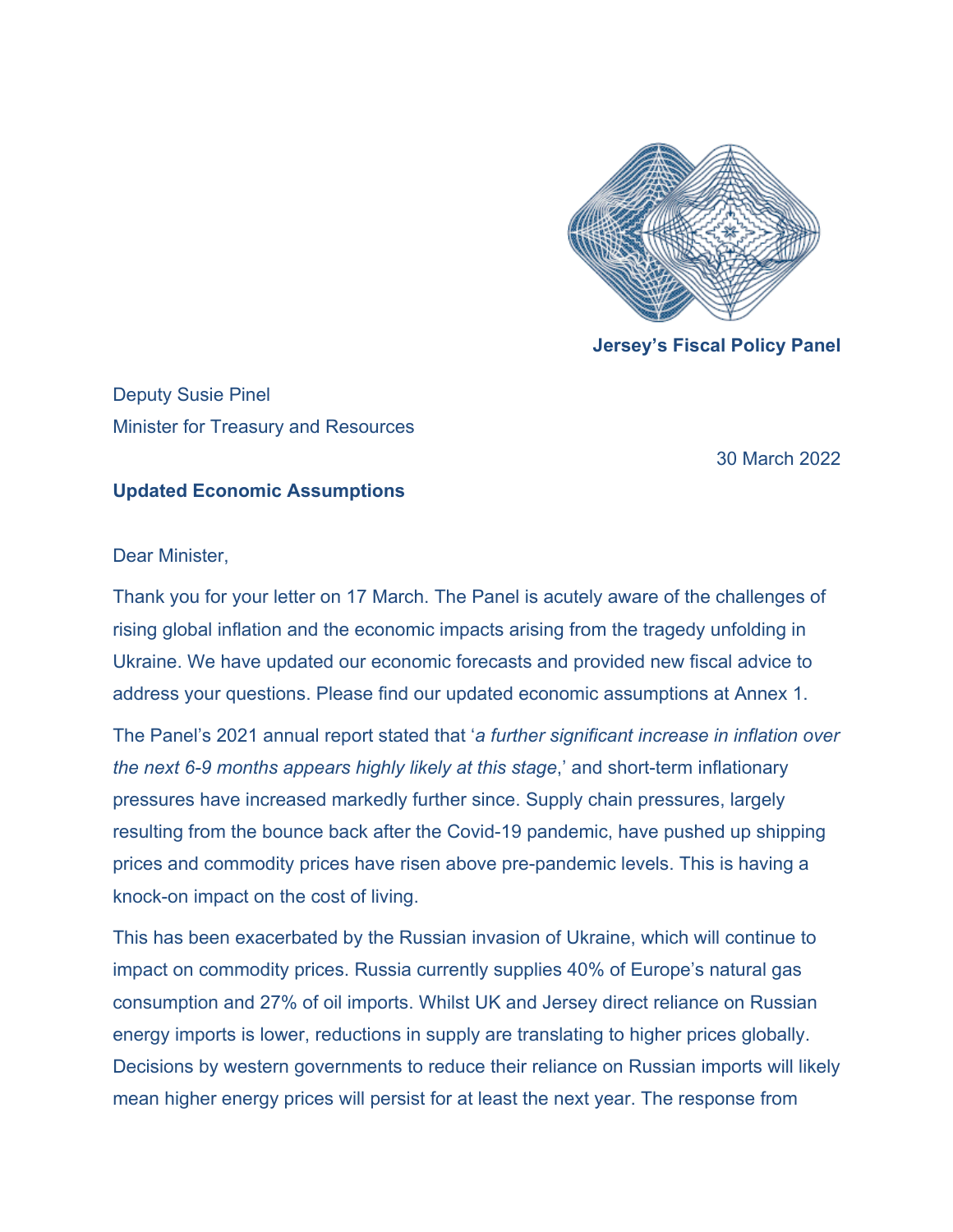other oil and gas producers may mitigate some of the commodity price rises but higher inflation is set to have a negative impact on economic growth.

Jersey's headline inflation rate, at 3.8% in December 2021, currently appears low when compared to other nearby jurisdictions with Guernsey, the Isle of Man and the UK all reporting higher inflation in December. However, inflation is likely to rise sharply over the coming year. Inflation forecasts for the UK have been revised upwards on several occasions and the Office for Budgetary Responsibility now expects a peak of 8.7*%* in 2022, up from 5% expected less than 6 months ago. In the past, Jersey's RPI inflation rate has closely tracked UK inflation. However, the significant revisions that the OBR have made in the last 12 months shows how challenging the circumstances are in making these forecasts in such an uncertain political and economic climate.

Whilst prices in Jersey are likely to increase further into 2022, the rise may be less than in the UK due to differences in Jersey's energy mix, and the supply impacts affecting different energy sources to varying degrees. In particular:

- The share of gas is higher in UK due to the greater use for residential heating and electricity generation. Gas prices have recently risen at a faster rate than other energy sources.
- In Jersey, heating oil and liquid petroleum gas (LPG) are more prevalent heating sources, and have been subject to smaller price increases.
- Electricity in Jersey is largely sourced from hydroelectric power and nuclear power, which are less vulnerable to global energy shocks and are subject to long-term pricing agreements.
- However, the invasion of Ukraine means that oil prices will likely push up the cost of oil and potentially gas heating in Jersey and put upward pressure on electricity prices over 2022, as any long-term contracts expire.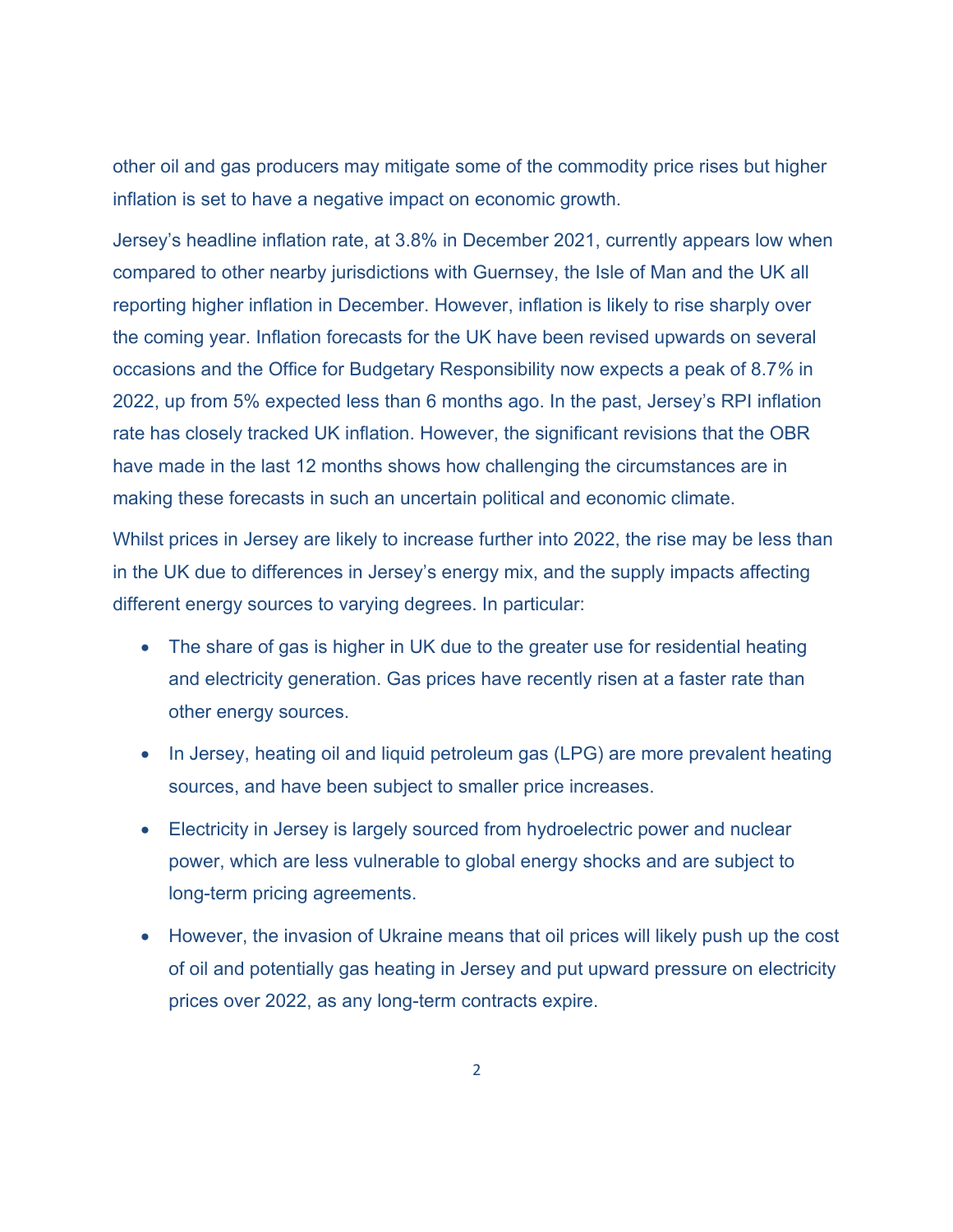Annex 2 shows the inflation outlook for Jersey to 2026 including the economic assumptions for the next eight quarters for RPIX inflation. This shows RPIX inflation is likely to peak at around 5.9% in 2022, which is the highest rate in over 10 years. Inflation is expected to remain elevated for the next 1-2 years, before gradually falling back to the long-term trend rate of 2.5%. Annex 1 also shows the projections of other economic indicators, including RPI and RPIY, but as a panel we have focussed on RPIX for the forward look.

Monetary policy is the most appropriate tool for combatting general inflationary pressures and the Bank of England has increased Bank Rate three times in the last four months. Future rate rises are more uncertain due to worsening of economic conditions resulting from the Ukrainian invasion, however, the market still expects further rises this year with a higher profile than the Panel's August 2021 economic assumptions across the entire forecast horizon. Whilst this will dampen aggregate demand pressure somewhat, it will not bring Jersey's inflation rate back down immediately.

The duration of heightened inflation will depend to some extent on the response of wages – though given the external nature of this price shock some falls in real wages will be required.

Data suggests a growing economy and a tight labour market:

- Registered unemployment fell to 730 in March 2022, which was the lowest on record since comparable figures in 2008.
- The December 2021 Business Tendency Survey showed a positive business sentiment in financial services, but a less positive picture for hospitality and retail – reflecting the reintroduction of some public health measures. Input costs were seen as a negative factor for all sectors – providing another sign of inflation pressures and affecting profitability, which was negative for all sectors other than financial services.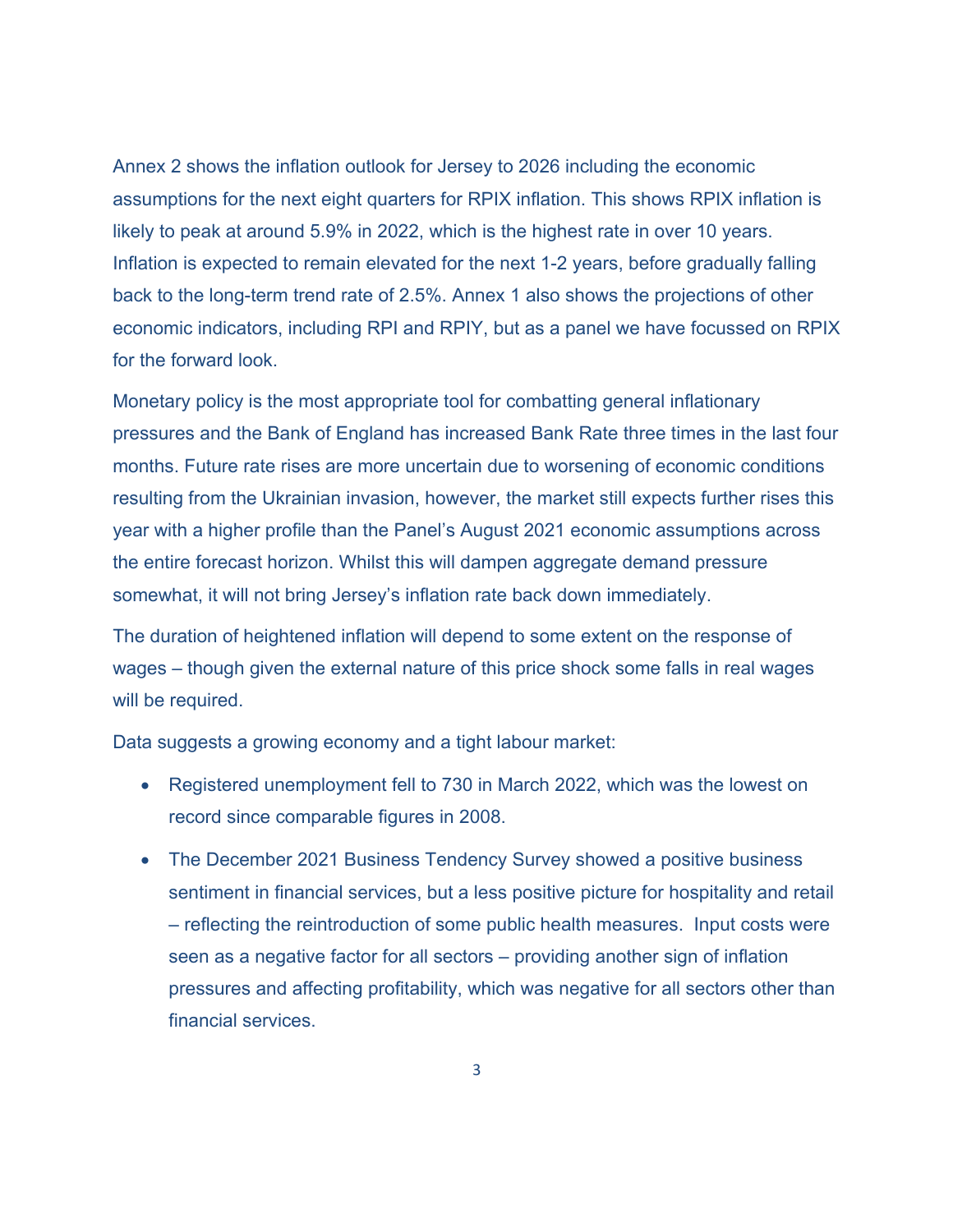- House prices showed further growth in 2021 growing by 16%. This meant a £105k increase in the median price of a 3-bed house.
- Employment bounced back to pre-pandemic levels from June 2019 to June 2021 with total number of jobs at 62,430.
- Average earnings were 3.3% higher in June 2021 than the year before.

This means that, other than inflation, economic data looks broadly more positive than our projections in March 2021. Regarding the pandemic, it is worth staying alert to new variants and waning immunity, which represent a downside risk.

Looking forward, the expectation for higher interest rates represents a marked change from the Panel's last economic assumptions in August and will likely have a strong positive impact on banking profits. Jersey is primarily a deposit-taking centre and interest rate rises usually lead to increase in net interest margins. Further, data published by the Jersey Financial Services Commission showed that aggregate operating costs at Jersey Incorporated Banks (JIBs) continued to fall in 2021 – suggesting potential one-off efficiency savings for the sector. Finance sectors profits are forecast to be 26% higher this year and a further 36% higher in 2023 which represents a considerable upwards revision from previous forecasts. The forecast increases in finance sector profits drive up GVA over the next two years.

The rest of the Panel's updated forecast is:

- Faster employment growth in the early part of the forecast, reflecting strong momentum in the labour market recovery.
- A continued tight labour market, with resultant wage pressures particularly in areas where staff are difficult to find. But due to high inflation, average earnings are expected to fall in real terms in 2022 and 2023.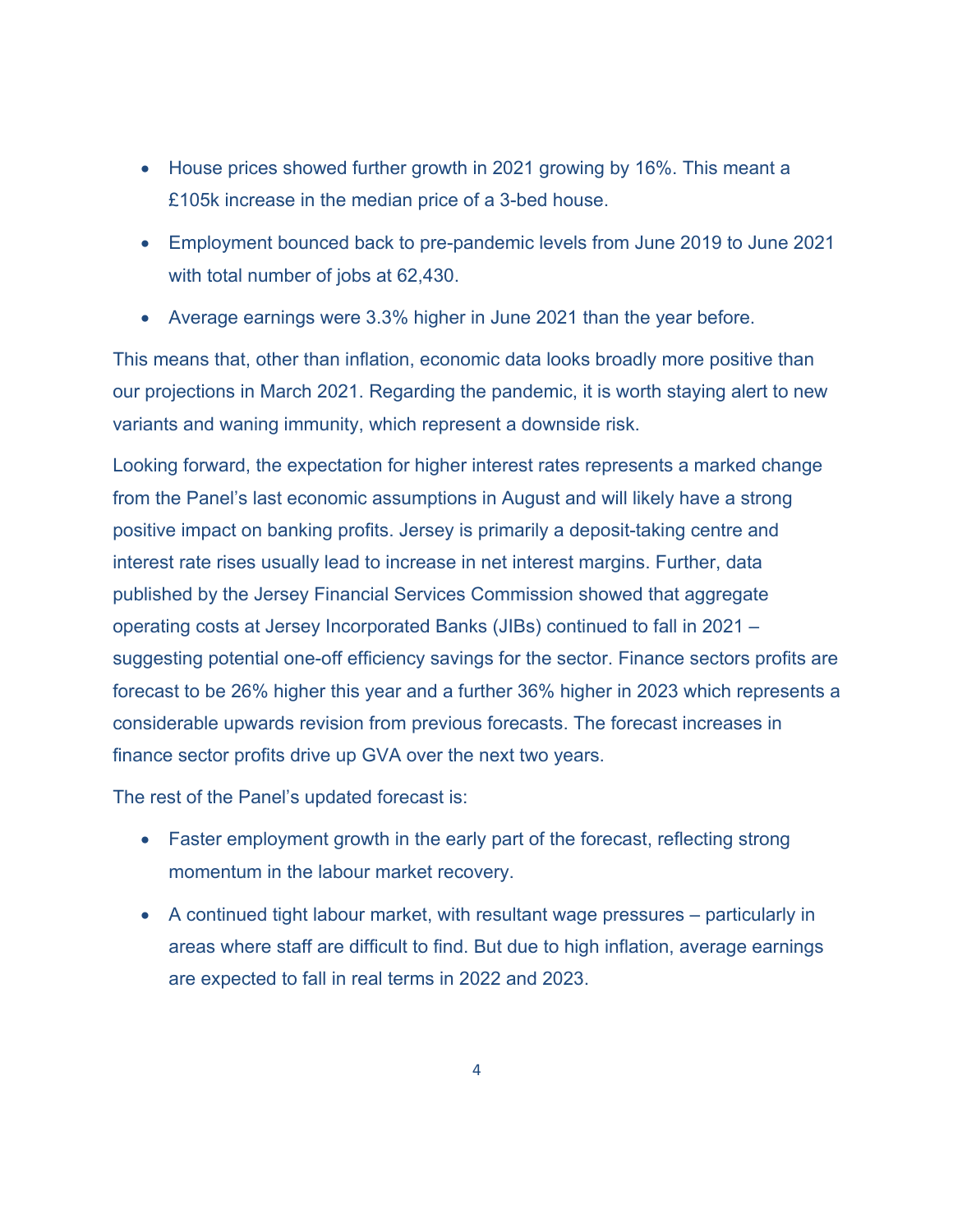- Non-finance GVA gradually reversing the falls sustained in the pandemic as the labour market and profitability recover.
- A higher profile of interest rates across the forecast horizon reaching a peak in 2023.
- Continued strong growth in house prices, albeit less rapid than in the last two years, in the initial years of the forecast before returning to trend.

The overall impact of the revisions to the forecast results is an upgrade in the forecast of GVA in 2022 to a 5.1% increase. This will mean that GVA is at a higher level than was forecast pre-pandemic, which is largely driven by the marked change in interest rate expectations. GVA growth is expected to fall in later years of the forecast following a path of market expectations for falling interest rates. The timing of future Bank Rate changes is very uncertain, which will impact the exact path of GVA.

Whilst the upward revision of economic output is positive and will lead to greater tax revenues, the economic experience of Islanders will likely feel quite different due to rising cost of living with real earnings falling in most sectors over the next two years.

The ongoing situation in Ukraine adds uncertainty to economic conditions particularly inflation and consequently interest rates, which will impact several of the Panel's economic assumptions. The Panel will provide a new updated set of assumptions in August.

## **Fiscal outcomes and advice**

The publication of the Annual Report and Accounts will set out the overall fiscal performance in 2021. Given the upgrade to the economic assumptions, it is likely there will be an improvement in the budgetary balance in the early years of the forecast if policy remains unchanged. It would be sensible to use any surpluses to rebuild the Stabilisation Fund or to pay off debt to build the resilience of the public sector balance sheet. The Panel previously estimated the semi-elasticity of government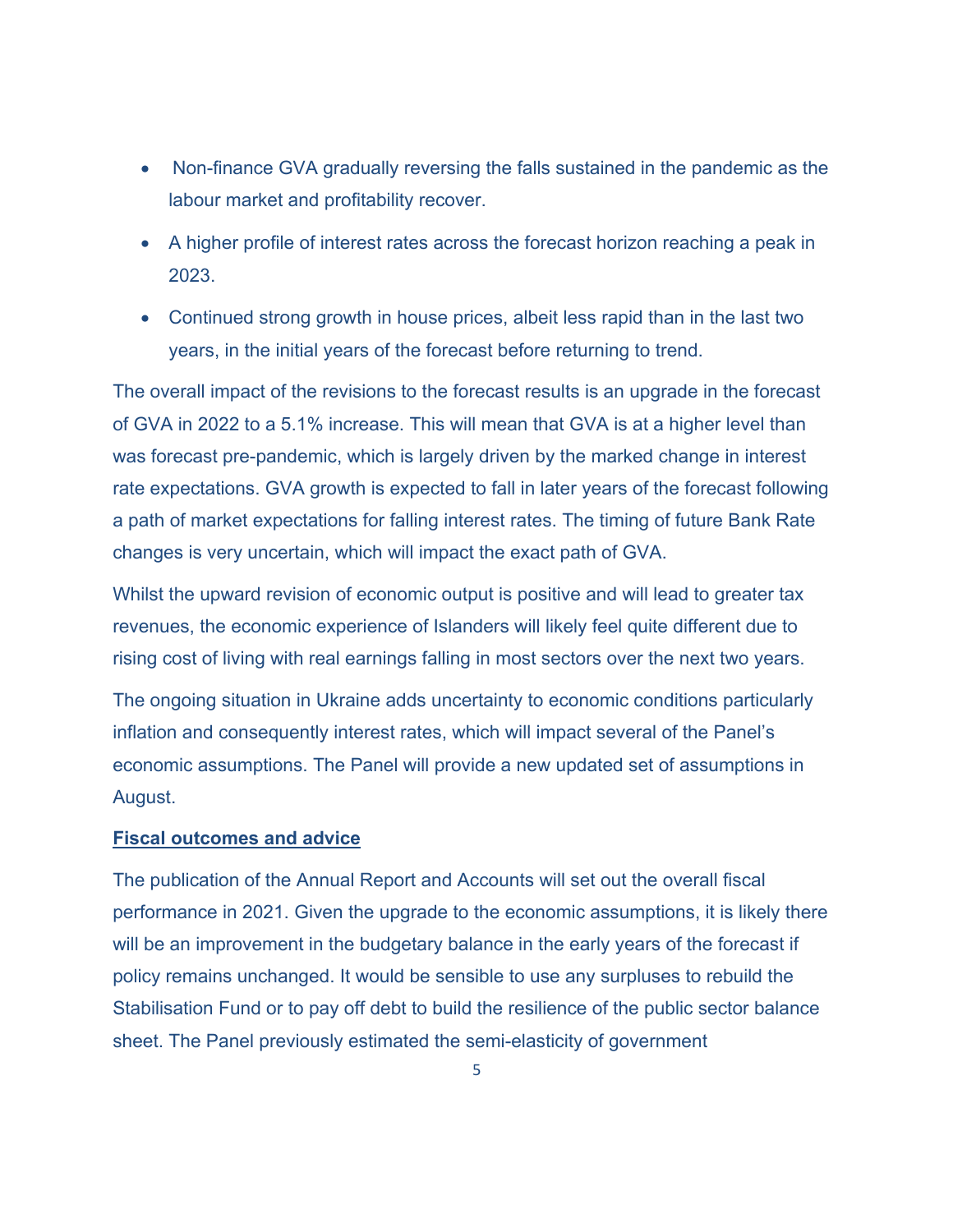borrowing/saving in response to the 1% of economic growth to be 0.16%. This means that if the economy grows 1% then we would expect government net spending (i.e. spending less revenues) to fall by 0.16% of GVA automatically – without any changes in fiscal policy. Based on latest economic assumptions, the economy will be 0.7% above capacity in in 2023 which would by itself warrant a transfer of 0.11% of GVA, or £7m to the Stabilisation fund (or reductions in debt) in 2023. Added to this the increase in banking profits due to higher interest rates would suggest an even larger transfer is appropriate. The impact of financial sector profits on public finances is an issue the Panel will revisit in its August assumptions.

Rising inflation will mean increased pressures on households' budgets, and it remains inadvisable to attempt to compensate or provide support to all Islanders as this would simply boost nominal demand further and add to inflationary pressures rather than growth. However, using some of the better than expected fiscal outcomes to ameliorate the impacts of the global supply issues would be a reasonable course.

The Minister has requested the Panel to consider the feasibility of capital programmes given their impact on providing stimulus to the economy and a potential lack of spare capacity in the construction industry. Capital programmes will add stimulus and potentially some inflationary pressures, however, it remains sensible to continue with current capital programmes given they support public services and can contribute to long-term economic growth and productivity. Adjusting capital programmes cyclically is notoriously difficult. The Business Tendency Survey in December 2021 suggests neutral to mildly negative business activity and future business activity for the construction industry indicating that there may be some spare capacity in the construction industry. However, it remains advisable to consider whether there are sufficient resources to deliver both the government and private sector programmes planned in coming years.

6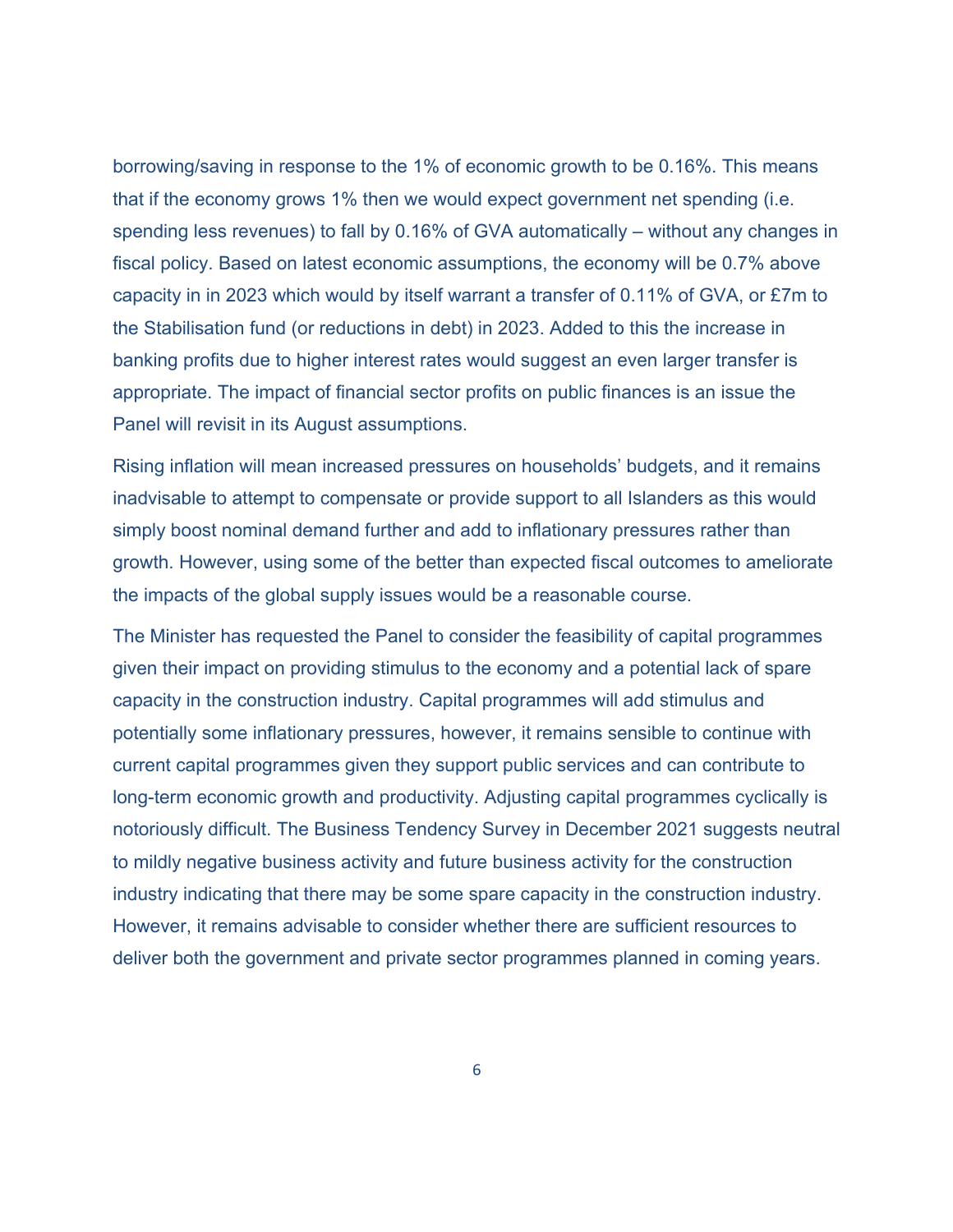## **Medium-term report**

The Panel will provide a medium-term report and updated economic assumptions later this year to inform the fiscal forecasts which underpin the Government Plan 2023-2026. The medium-term report will update the longer-term trend forecasts for the key economic variables. These have a longer-time horizon than the Panel's economic assumptions and look forward over a 10-15 year time frame. The trend forecasts were last updated in the '*Advice for 2020-23 Government Plan'* which include assumptions around participation rate, migration growth and employment growth. The Census is likely to provide more information on the Jersey labour market and population and will help to improve the accuracy of the trend forecasts. The Panel will also update its fiscal advice in light of economic trends including around the appropriate levels of transfers to reserves. The Panel will comment on the Social Security Funds after the actuarial review is published which it understands to be currently scheduled for early 2023.

The medium-term report will be published soon after the new government is established. The Panel looks forward to working with the new Council of Ministers and support them going forward. It is grateful to the current Treasury Minister for our constructive relationship and is pleased that its recommendations have been taken forward to support a strong economy.

Yours sincerely

Kato Santer

Kate Barker (Chair) Francis Breedon and Richard Davies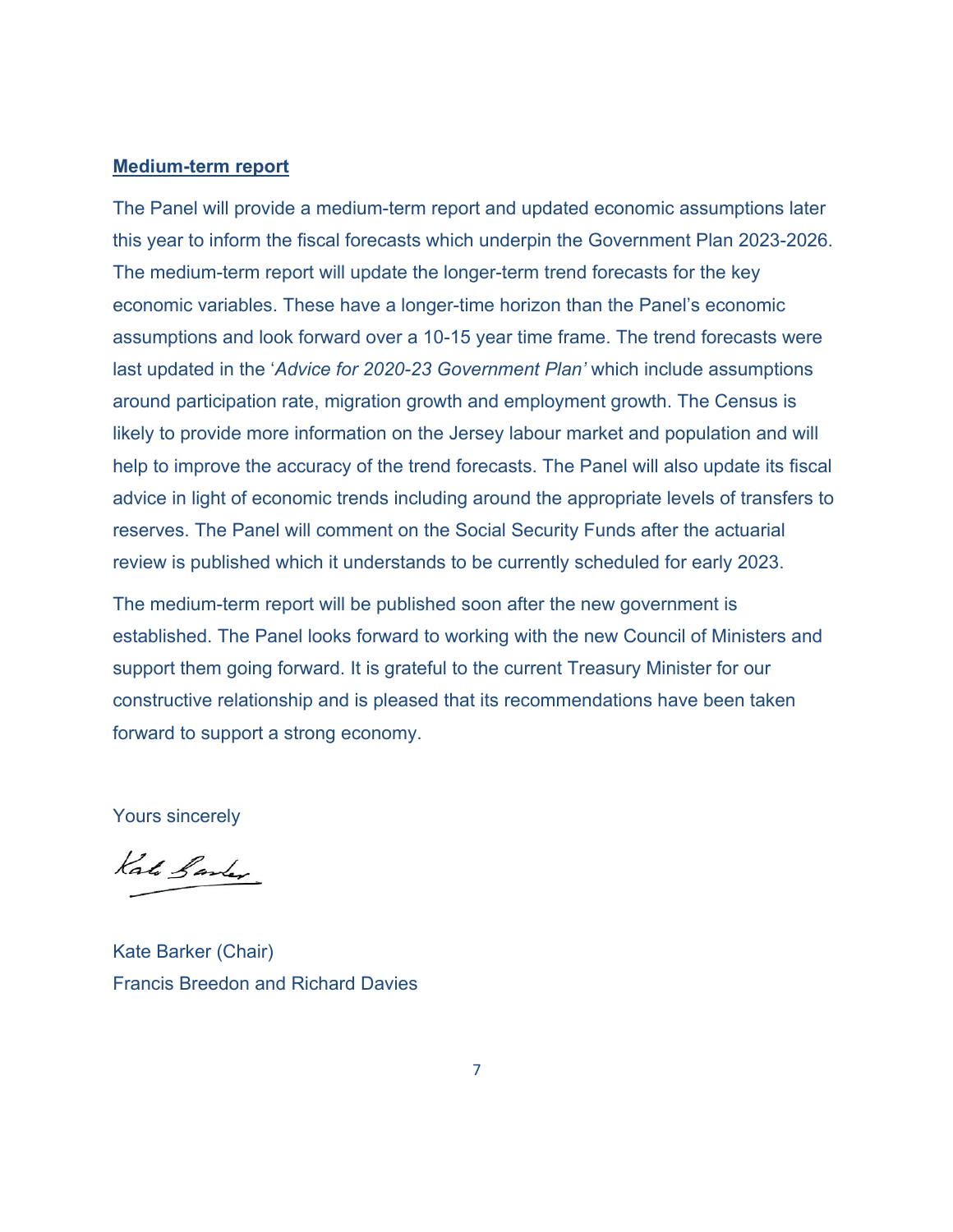# Annex 1: Updated economic assumptions

#### March 2022 forecast

|                                            |         |      |      |      |        |        | <b>Trend</b> |
|--------------------------------------------|---------|------|------|------|--------|--------|--------------|
| % change unless otherwise specified        | 2020    | 2021 | 2022 | 2023 | 2024   | 2025   | 2026+        |
| Real GVA                                   | $-8.7$  | 6.0  | 5.1  | 7.7  | $-0.2$ | $-0.8$ | 0.6          |
| <b>RPI</b>                                 | 1.3     | 2.7  | 5.8  | 4.6  | 2.9    | 2.1    | 2.6          |
| <b>RPIY</b>                                | 1.2     | 2.7  | 5.3  | 3.6  | 2.5    | 2.4    | 2.5          |
| <b>Nominal GVA</b>                         | $-7.2$  | 8.8  | 10.6 | 11.6 | 2.3    | 1.6    | 3.1          |
| Gross operating surplus (including rental) | $-15.5$ | 13.2 | 17.1 | 20.6 | 1.4    | 0.2    | 3.2          |
| <b>Financial services profits</b>          | $-18.1$ | 19.5 | 25.7 | 36.1 | $-0.9$ | $-3.1$ | 3.4          |
| Compensation of employees (CoE)            | 0.2     | 5.4  | 5.4  | 3.6  | 3.2    | 3.0    | 3.1          |
| <b>Financial services CoE</b>              | 1.5     | 3.5  | 5.7  | 4.0  | 3.4    | 3.3    | 3.4          |
| Non-finance CoE                            | 0.0     | 6.5  | 5.3  | 3.4  | 3.1    | 2.8    | 2.9          |
| Employment                                 | $-2.4$  | 3.0  | 0.9  | 0.7  | 0.6    | 0.4    | 0.4          |
| Average earnings                           | 1.1     | 3.3  | 4.5  | 2.8  | 2.6    | 2.5    | 2.7          |
| Interest rates (%)                         | 0.2     | 0.1  | 1.2  | 2.2  | 2.0    | 1.7    | 1.5          |
| House prices                               | 6.1     | 16.0 | 6.0  | 5.0  | 4.0    | 3.0    | 2.7          |
| <b>Housing transactions</b>                | $-3.8$  | 15.1 | 3.5  | 3.0  | 2.5    | 2.5    | 1.5          |

\*Trend interest rates represent market expectations for 2026

#### August 2021 forecast

| % change unless otherwise specified        | 2020    | 2021 | 2022 | 2023 | 2024 | 2025   |
|--------------------------------------------|---------|------|------|------|------|--------|
| Real GVA                                   | $-9.3$  | 2.2  | 2.8  | 3.3  | 1.6  | 0.6    |
| <b>RPI</b>                                 | 1.3     | 3.0  | 3.6  | 2.6  | 2.5  | 2.6    |
| <b>RPIY</b>                                | 1.2     | 3.0  | 3.5  | 2.5  | 2.4  | 2.5    |
| <b>Nominal GVA</b>                         | $-8.0$  | 4.8  | 6.2  | 5.7  | 4.0  | 3.1    |
| Gross operating surplus (including rental) | $-17.7$ | 6.1  | 10.2 | 9.2  | 5.2  | 3.2    |
| <b>Financial services profits</b>          |         | 4.0  | 14.4 | 16.9 | 7.5  | 3.4    |
| Compensation of employees (CoE)            | 0.5     | 3.8  | 3.2  | 3.0  | 3.0  | 3.1    |
| <b>Financial services CoE</b>              | 1.5     | 3.5  | 3.5  | 3.5  | 2.8  | 3.4    |
| Non-finance CoE                            | 0.0     | 3.9  | 3.0  | 2.7  | 3.0  | 2.9    |
| Employment                                 | $-2.4$  | 1.1  | 1.0  | 0.8  | 0.9  | 0.4    |
| Average earnings                           | 1.1     | 2.6  | 2.2  | 2.1  | 2.1  | 2.7    |
| Interest rates (%)                         | 0.2     | 0.1  | 0.2  | 0.5  | 0.5  | $0.6*$ |
| House prices                               | 6.1     | 5.0  | 4.0  | 3.0  | 2.0  | 2.7    |
| <b>Housing transactions</b>                | $-3.8$  | 5.0  | 3.5  | 3.0  | 2.5  | 1.5    |

\*Trend interest rates represent market expectations for 2026

### Change since August 2021 forecast

| % change unless otherwise specified        | 2020   | 2021    | 2022    | 2023    | 2024   | 2025   |
|--------------------------------------------|--------|---------|---------|---------|--------|--------|
| Real GVA                                   | $+0.6$ | $+3.8$  | $+2.3$  | $+4.4$  | $-1.8$ | $-1.4$ |
| <b>RPI</b>                                 | 0.0    | $-0.3$  | $+2.2$  | $+2.0$  | $+0.4$ | $-0.5$ |
| <b>RPIY</b>                                | 0.0    | $-0.3$  | $+1.8$  | $+1.1$  | $+0.1$ | $-0.1$ |
| <b>Nominal GVA</b>                         | $+0.8$ | $+4.0$  | $+4.4$  | $+5.9$  | $-1.7$ | $-1.5$ |
| Gross operating surplus (including rental) | $+2.2$ | $+7.1$  | $+6.9$  | $+11.4$ | $-3.8$ | $-3.0$ |
| <b>Financial services profits</b>          | $+9.4$ | $+15.5$ | $+11.3$ | $+19.2$ | $-8.4$ | $-6.5$ |
| Compensation of employees (CoE)            | $-0.3$ | $+1.6$  | $+2.2$  | $+0.6$  | $+0.2$ | $-0.1$ |
| <b>Financial services CoE</b>              | 0.0    | 0.0     | $+2.2$  | $+0.5$  | $+0.6$ | $-0.1$ |
| Non-finance CoE                            | 0.0    | $+2.6$  | $+2.3$  | $+0.7$  | $+0.1$ | -0.1   |
| Employment                                 | 0.0    | $+1.9$  | $-0.1$  | $-0.1$  | $-0.3$ | 0.0    |
| Average earnings                           | 0.0    | $+0.7$  | $+2.3$  | $+0.7$  | $+0.5$ | $-0.2$ |
| Interest rates (%)                         | 0.0    | 0.0     | $+1.0$  | $+1.7$  | $+1.5$ | $+1.1$ |
| House prices                               | 0.0    | $+11.0$ | $+2.0$  | $+2.0$  | $+2.0$ | $+0.3$ |
| <b>Housing transactions</b>                | 0.0    | $+10.1$ | 0.0     | 0.0     | 0.0    | $+1.0$ |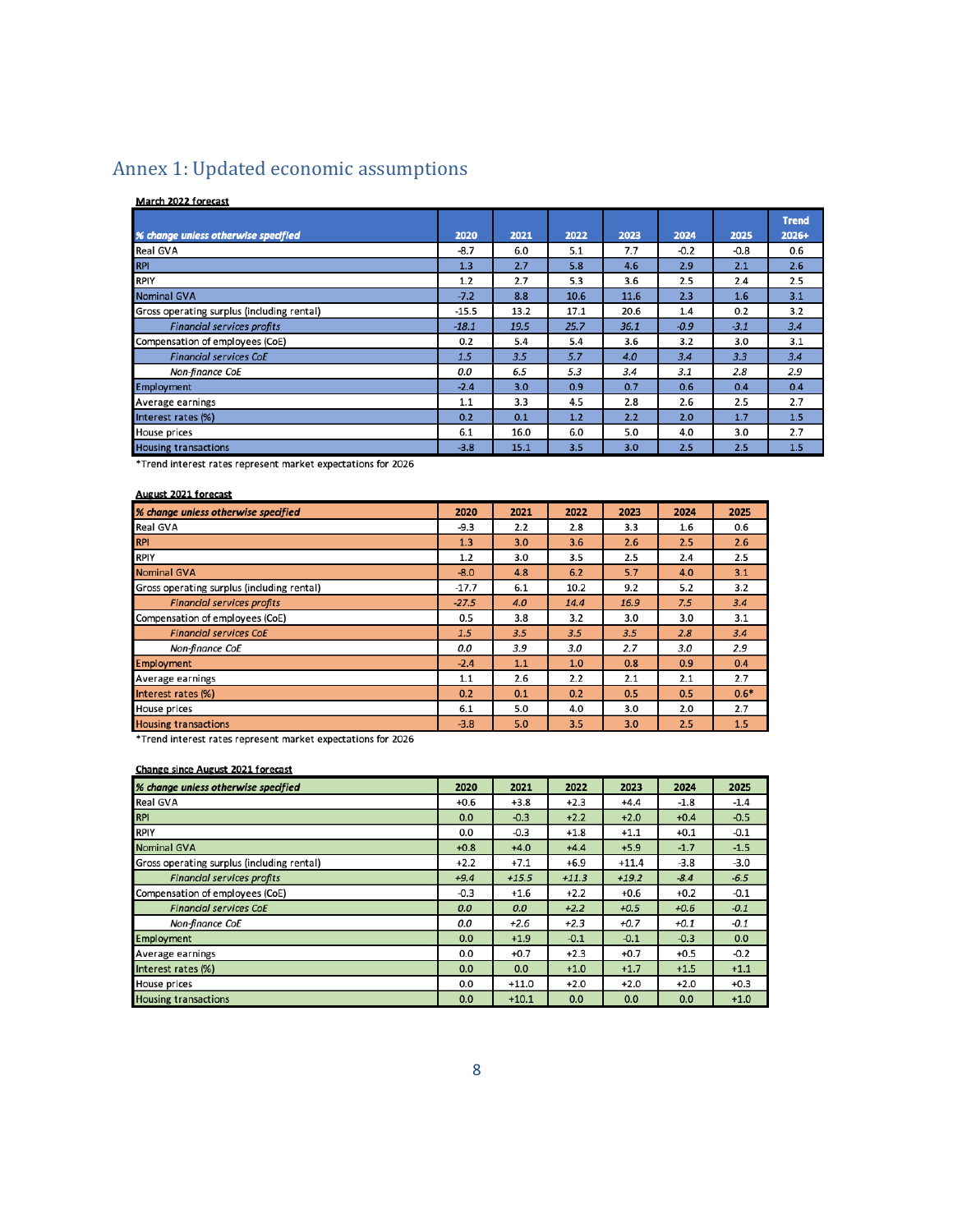



| 2022 |      |      |      | 2023 |      |      |      |  |  |
|------|------|------|------|------|------|------|------|--|--|
| Q1   | Q2   | Q3   | Q4   | Q1   | Q2   | Q3   | Q4   |  |  |
| 5.0% | 5.2% | 4.9% | 5.9% | 5.2% | 3.4% | 3.4% | 2.3% |  |  |